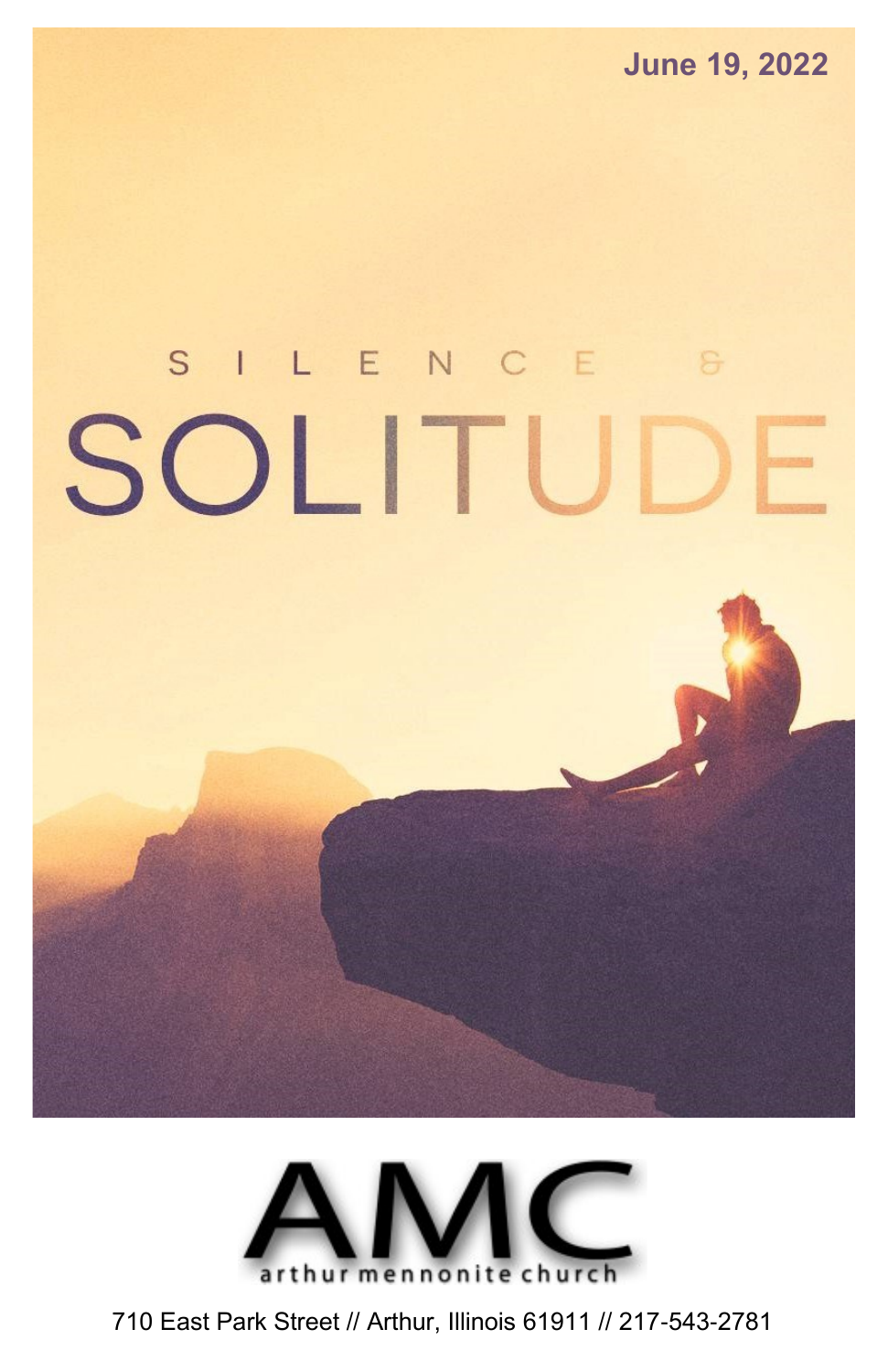# **Welcome!**

# **First-time Guests**

- We are glad you are here!
- Need more info about AMC? Please speak with a member of the AMC ministry team
- Nursery is available for children ages 5 and under.
- Buddy bags for older children are available in the foyer.
- Large print hymnals are available.

# **WORSHIP 10:30 A.M.**

Worship singing begins at 10:25 a.m.

# **CHRISTIAN EDU 9:30 A.M.**

**ADULTS**

Co-Laborers with God Fell. Hall

### **HIGH SCHOOL YOUTH (GRADES 9-12)**

Explore: 1&2 Thessalonians Youth House

### **JR HIGH YOUTH (GRADES 6-8)**

Talking With God Youth House

**PRIMARY KIDS (AGE 2—GRADE 5)**

*Gospel Light* West Basement

## LAST SUNDAY

| <b>Attendance</b>                                                                |          |  |
|----------------------------------------------------------------------------------|----------|--|
| <b>Worship Celebration</b>                                                       | 85       |  |
| <b>Christian Education</b>                                                       | none     |  |
| <b>Offering</b>                                                                  |          |  |
| Total Offering June 12<br>*all for General Fund                                  | \$1,216  |  |
| 2022 Weekly Goal                                                                 | \$4,719  |  |
| *Budget Progress YTD                                                             | $+29.8%$ |  |
| Tithes & Offerings can be placed in the<br>hoves at the hack of the Sanctuary or |          |  |

boxes at the back of the Sanctuary or online through the church app/website.



### **AMC's Vision "Nurture The Future Church"**

By 2027, Arthur Mennonite Church will become a community of children and adults who build deeper relationships with each other. We will guide our children to learn God's Word and know Jesus personally. Opportunities for the spiritual growth of all ages will be provided as we boldly share God's love to the world.

# **CONNECT**



arthurmennonite.org

Youl

arthurmennonite@gmail.com Services are streamed on Facebook Live each Sunday morning at 10:25.

### **ADMINISTRATIVE ASSISTANT**

Erica Schrock

### **MINISTERS**

All of Jesus' Followers here at AMC

### **MINISTRY TEAM**

Glen Rhodes (Team Leader) *Discipling & Worship*  Jeff Marner: *Administration & Youth* Nancy Kuhns: *Community Life* Emily Kauffman: *Outreach*

### **REMINDERS**

### **Nursery**

**Today:** Jackie C. & Harold Y. **Next Sunday:** Kendra & Zeb H.

### **Fellowship Meal For June 12 Worship in the Park** Joe & Lanora G., Drew & Courtney G. Sandy S., Vera Y.

### **Fellowship Groups (Organizers for June)**

**Pathfinders:** Joe & Lanora G. **Legacy:** Bob P. & Cari M. **Homebuilders:** Gary & Dorothy K. **Care 'n Share: May - July** Jake & Maranna C., Bertha Y., Henry & Amanda C.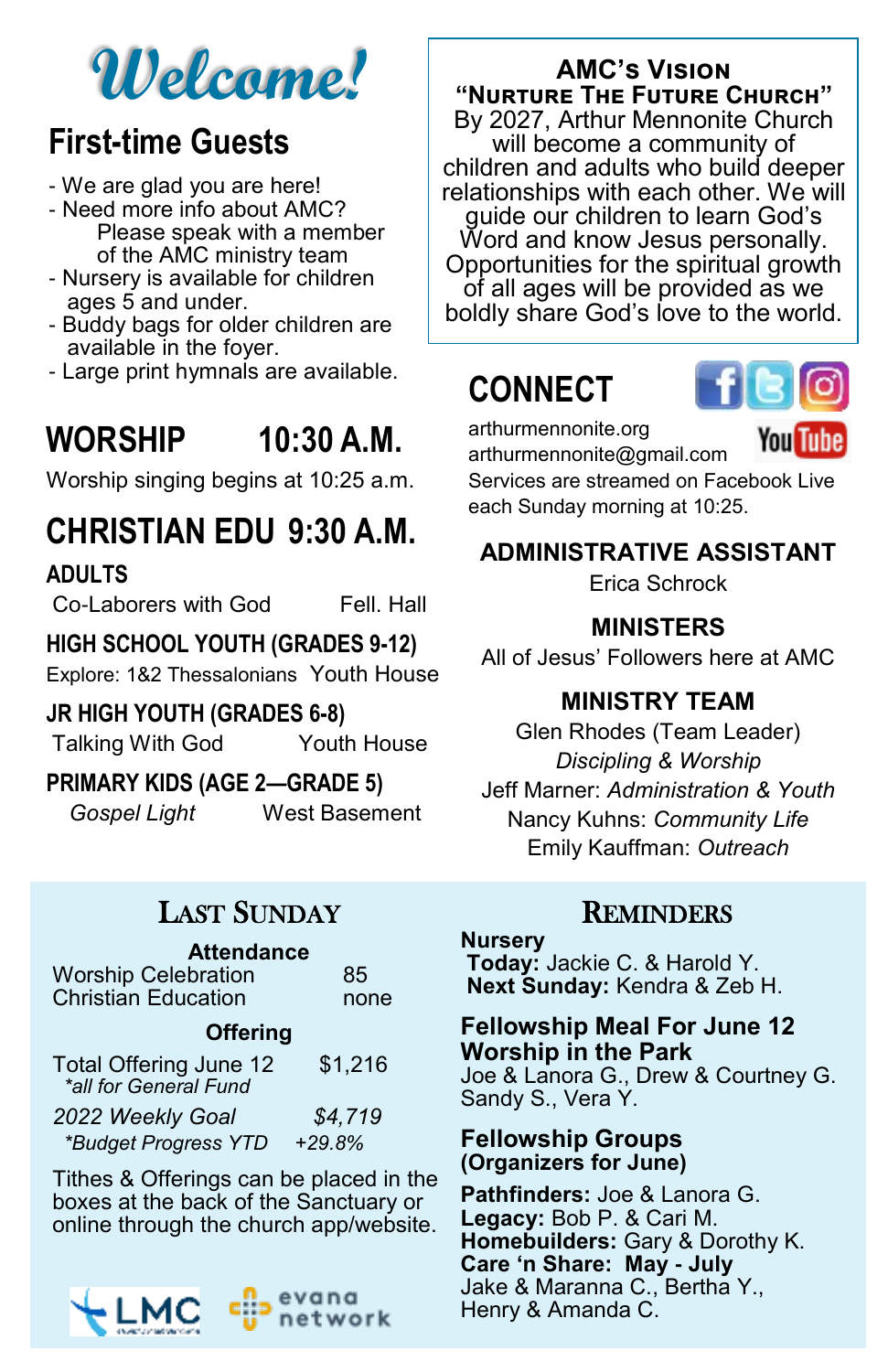### **Arthur Home Tuesday Worship**

Tuesday evening church services at the Arthur Home have re-started for the first time since March of 2020. AMC is scheduled to lead on July 28 in the Eberhardt Village gathering room. Service should begin at 6pm and last about 30 minutes. Talk to one of the Ministry Team members for more information.

### **Ark Playground**

Would you like the Ark from AMC? The trustees are working on getting some new playground equipment. If you would like the Ark before it is taken down, talk to one of the AMC trustees very soon.

### **Summer Fun**

Are you looking for fun and affordable activities to enjoy with your kids and grandkids this summer? Here are some fun things that are free to the public. \*Fletcher Park (Mt. Zion) Splash Pad \*Hessel Park (Champaign) Splash Pad \*Scovill Zoo (Decatur) every Thursday \*Casey, IL "World's Largest" attractions

### **AUMC Comm. Meals Thank You**

 Thank you so much for the blessings of chicken, meatballs, potatoes, green beans, rolls, and pie that were served. All were grateful for the delicious meal!

### **BIRTHDAYS & ANNIVERSARIES**

### **Birthdays This Week**

Natalie Borntreger Wednesday Jayden Garza Thursday Eric Chupp Saturday

Wednesday

### **No Anniversaries This Week**

# YOUTH

### **Junior High Youth**

Christian Ed at Youth House 9:30am Next Sunday at Youth House 3-5pm

### **High School Youth**

Christian Ed. at Youth House 9:30am *No Youth Today*

**5th Sunday Offering**

May's 5th Sunday Offering was accidentally missed last month. The Administration Commission is designating next Sunday, June 26th, as a 5th Sunday in its place. The offering given next Sunday is designated for the AMC Building Fund. Please plan your offering accordingly.

### **Arthur Comm. VBS Thank You**

The Arthur Community VBS Committee would like to say thank you to everyone who helped, donated, and prayed for this program. There were an average of 115 kids each day. They were able to raise \$2,500 for the Mission Project. \$1,250 was given to Wednesday Night Community Meals and \$1,250 was given to the global organization - CRU. It was truly a blessing to see and hear all of these children and volunteers worshipping God together this past week!

### **AUMC Comm. Meals Thank You**

 Thank you so much for the blessings of chicken, meatballs, potatoes, green beans, rolls, and pie that were served. All were grateful for the delicious meal!

### **Homebuilders Gathering**

 Homebuilders will be meeting on Sunday, June 26 at 5:30pm at Stadium Grill in Mattoon. Please contact Dorothy Kauffman to give her a head count of those attending.

# **EVENTS**

### **TODAY**

| Christian Ed. Classes<br>Worship                                                             | $9:30$ am<br>$10:25$ am                           |
|----------------------------------------------------------------------------------------------|---------------------------------------------------|
| Wednesday<br>Ladies' Bfast at Yoder's                                                        | 8:30am                                            |
| <b>Next Sunday</b><br>Christian Ed. Classes<br>Worship<br><b>JR Youth</b><br><b>HS Youth</b> | 9:30am<br>10:25am<br>3:00 <sub>pm</sub><br>7:00pm |